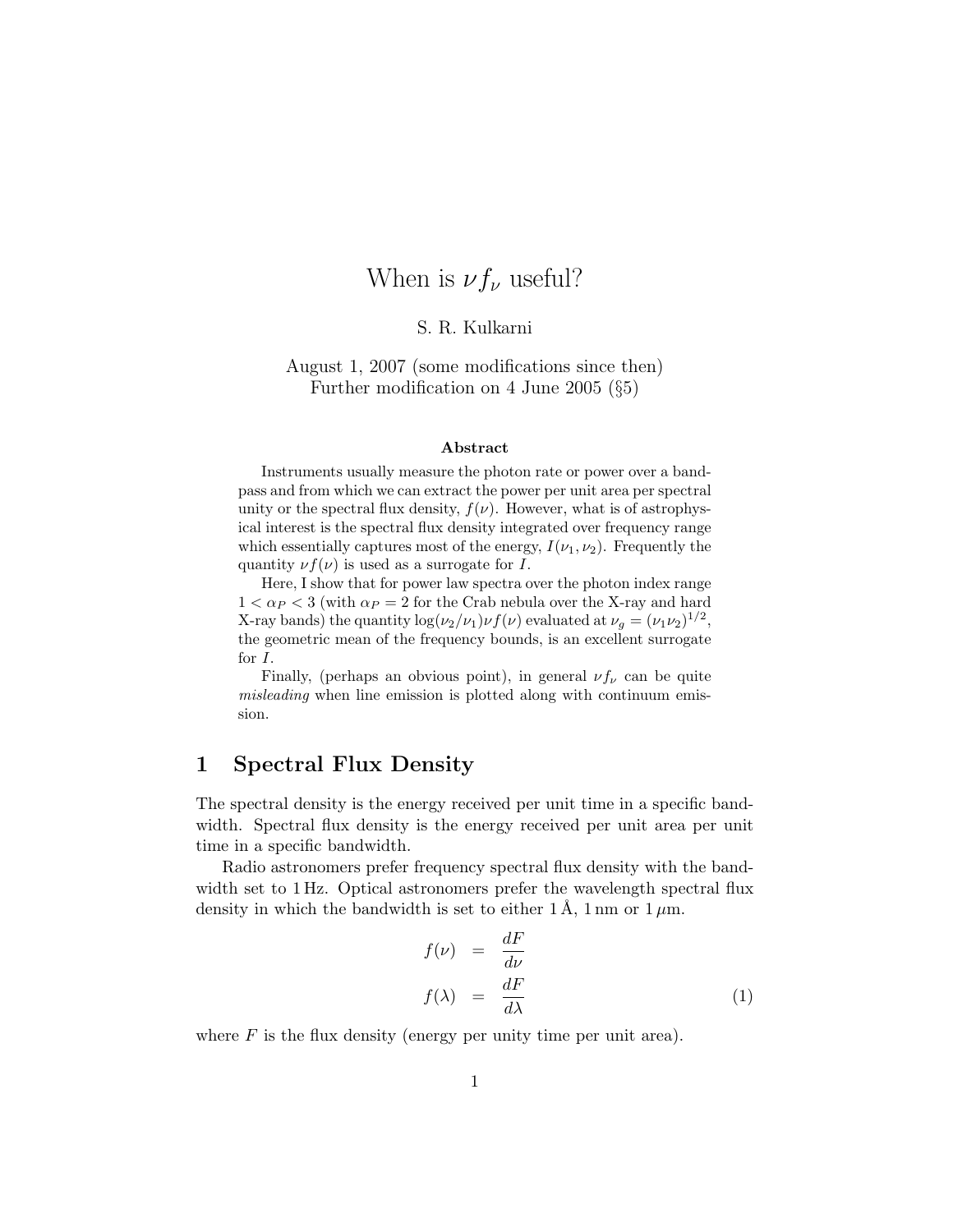X-ray astronomers use keV and sometimes the photon flux density which is the number of photons per unit time per unit area usually in a frequency bandwidth of  $\nu_0 = h/E_0$  where  $E_0 = 1 \text{ keV}$  and h is Planck's constant:

$$
\frac{dN}{dE} = \frac{f(\nu)}{h\nu}\nu_0.
$$
\n(2)

Power law spectra are often seen in astronomical sources. Using the radio astronomy convention,

$$
f(\nu) = A_* (\nu/\nu_*)^{-\alpha} \tag{3}
$$

where  $\alpha$  is the spectral index (the negative sign being dropped by convention). The photon flux density is then  $dN/dE \propto \nu^{-\alpha-1}$ . Thus the "photon index",  $\alpha_P$ , is one unit larger than  $\alpha$  (the negative sign being understood). The X-ray spectrum of the Crab Nebula is a power law with  $\alpha = 1$ . The photon index is thus  $\alpha_P = 2$ .

## 2 The use of  $\nu f(\nu)$

The numerical value  $f(\nu)$  depends on value of the bandwidth which is arbitrary. 1 Hz could be much smaller than the range over which the object emits power (the usual case) or be too fine a range (say some sort of a cavity in resonance). Furthermore,  $f(\lambda) = f(\nu)|d\nu/d\lambda| = f(\nu)\nu^2/c$  and thus has a different shape compared to  $f(\nu)$ . This difference in shape has led to the usual (not particularly meaningful) trick questions in elementary classes: at what frequency does the black body spectrum peak and why is this different from the peak wavelength?

The relationship

$$
\mathcal{F}(\nu) \equiv \nu f(\nu) = \lambda f(\lambda) \equiv \mathcal{F}(\lambda)
$$
 (4)

makes it attractive to consider this quantity rather than  $f(\nu)$  or  $f(\lambda)$ . Indeed, the peak frequency  $(\nu_{\text{max}})$  or peak wavelength of a black body peak is the same when  $\mathcal{F}(\nu)$  is differentiated with respect to  $\nu$ . In particular, the integral of the Planck black-body function  $(I_{BB})$  is

$$
\int_0^\infty I_{BB}(\nu)d\nu = \frac{\sigma T^4}{\pi} = 1.3586 \mathcal{F}(\nu_{\text{max}}). \tag{5}
$$

Equation 5 says that the bolometric flux density is, within 36%, approximated by the maximum of  $\mathcal{F}(\nu)$ .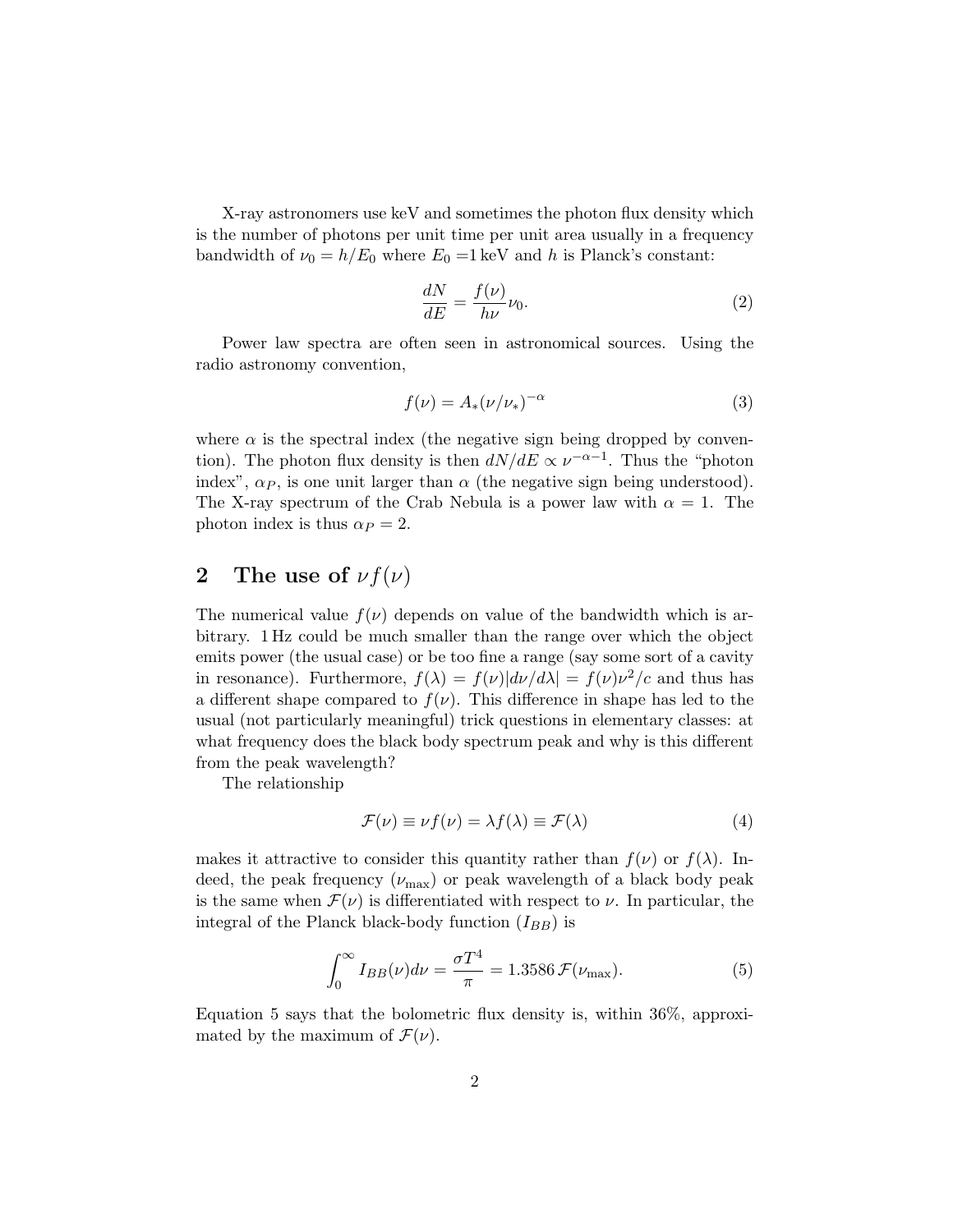The two principal motivations to the use of  $\mathcal{F}(\nu)$  are best summarized by Equations 4 (invariance of shape to the frequency spectral flux density or wavelength spectral flux density) and 5 (as a surrogate for the bolometric flux). See Gehrels [1] for a summary of the history of the usage of  $\mathcal{F}(\nu)$  in astronomy. In that note, Gehrels points out two incorrect statements about  $F:$  it is not the energy within an octave and neither within a decade. It is the flux within a *logade*<sup>1</sup> (a factor of of  $e \sim 2.7$ ) of frequency:

$$
\mathcal{F}(\nu) = \nu \frac{dF}{d\nu} = \frac{dF}{d(\log(\nu))}.
$$
\n(6)

## 3 Power Law Spectrum

In this section we focus on the bolometric flux density for power law spectra. Integrating a power law spectrum (Equation 3) between  $\nu_1$  and  $\nu_2$  yields

$$
I_{\alpha}(\nu_1, \nu_2) = A_* \nu_* \frac{1}{1-\alpha} \left[ \left( \frac{\nu_2}{\nu_*} \right)^{-\alpha+1} - \left( \frac{\nu_1}{\nu_*} \right)^{-\alpha+1} \right]. \tag{7}
$$

Evaluation of Equation 7 requires knowledge of  $A_* \nu_*^{\alpha}$  and  $\alpha$ .

For the special case of  $\alpha = 1$ ,

$$
I_1(\nu_1, \nu_2) = A_* \nu_* \log(\nu_2/\nu_1)
$$
  
=  $f(\nu)\nu \log(\nu_2/\nu_1)$ . (8)

The form of Equation 8 motivates us to define the following quantity as a surrogate for  $I(\alpha)$ :

$$
F(\nu) \equiv \log(\nu_2/\nu_1)\nu f(\nu) = \log(\nu_2/\nu_1)A_*\nu_*(\nu/\nu_*)^{-\alpha+1}.
$$
 (9)

Given the definition of  $F(\nu)$  I define the "bolometric" correction as

$$
C_{\alpha}(\nu) \equiv \frac{I_{\alpha}(\nu_1, \nu_2)}{F(\nu)} = \frac{1}{(1-\alpha)} \frac{1}{\log(\nu_2/\nu_1)} \Big[ \Big(\frac{\nu_2}{\nu}\Big)^{-\alpha+1} - \Big(\frac{\nu_1}{\nu}\Big)^{-\alpha+1} \Big]. \tag{10}
$$

I evaluate the bolometric correction at the two bounding frequencies,  $\nu_1$  and  $\nu_2$  as well as the geometrical mean between the two frequencies,  $\nu_g = (\nu_1 \nu_2)^{1/2}$ :

$$
C_{\alpha}(\nu_1) = \frac{1}{(1-\alpha)} \frac{1}{\log(\nu_2/\nu_1)} \Big[ \Big(\frac{\nu_2}{\nu_1}\Big)^{-\alpha+1} - 1 \Big],
$$

<sup>&</sup>lt;sup>1</sup>This word is my invention.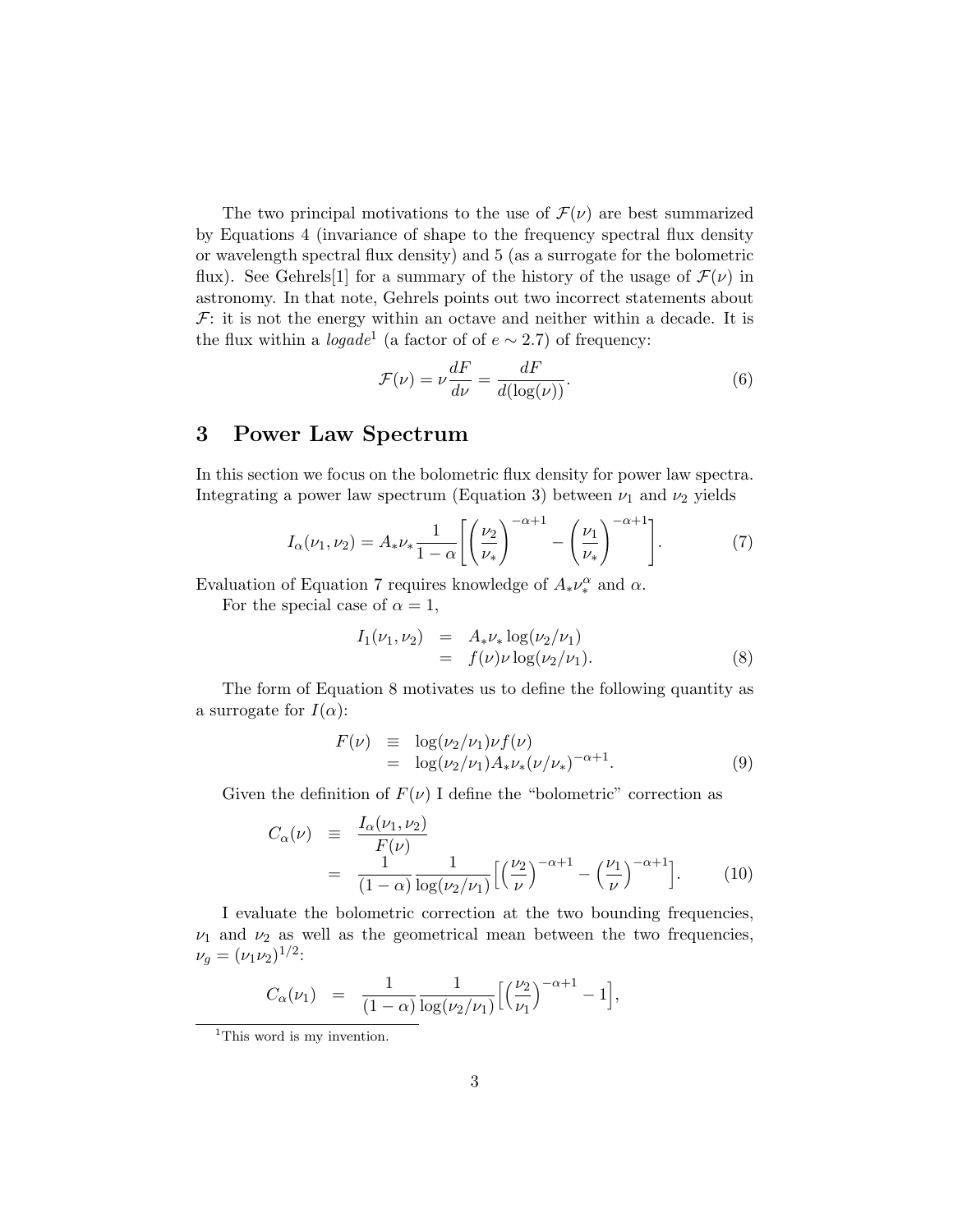$$
C_{\alpha}(\nu_2) = \frac{1}{(1-\alpha)} \frac{1}{\log(\nu_2/\nu_1)} \Big[ 1 - \Big(\frac{\nu_1}{\nu_2}\Big)^{-\alpha+1} \Big],
$$
  
\n
$$
C_{\alpha}(\nu_2) = \frac{1}{(1-\alpha)} \frac{1}{\log(\nu_2/\nu_1)} \Big[ \Big(\frac{\nu_2}{\nu_1}\Big)^{-\frac{\alpha+1}{2}} - \Big(\frac{\nu_1}{\nu_1}\Big)^{-\frac{\alpha+1}{2}} \Big].
$$
 (11)

These correction factors are displayed in Figure 1.



Figure 1: The bolometric factor,  $C_{\alpha}$ , as a function of the photon index  $(\alpha + 1)$ . The frequency ratio,  $\nu_2/\nu_1$  is set to  $10^2$ .

Conclusion: The quantity

$$
\nu_g F(\nu_g) \log(\nu_2/\nu_1) \tag{12}
$$

where  $\nu_g$  is the geometric mean of  $\nu_1$  and  $\nu_2$  is an excellent surrogate for the flux integrated between  $\nu_1$  and  $\nu_2$ .

Unfortunately, this (elegant) result as well as the result for the blackbody model (Equation 5) are what I call as parlor tricks. If you already have a black body fit then the bolometric flux is given by Stefan's formula . For the power law model, you need to have a very good sense of  $\nu_1$  and  $\nu_2$  in order to evaluate a meaningful  $\nu_g$  (and have the security that  $f(\nu_g)$  is measured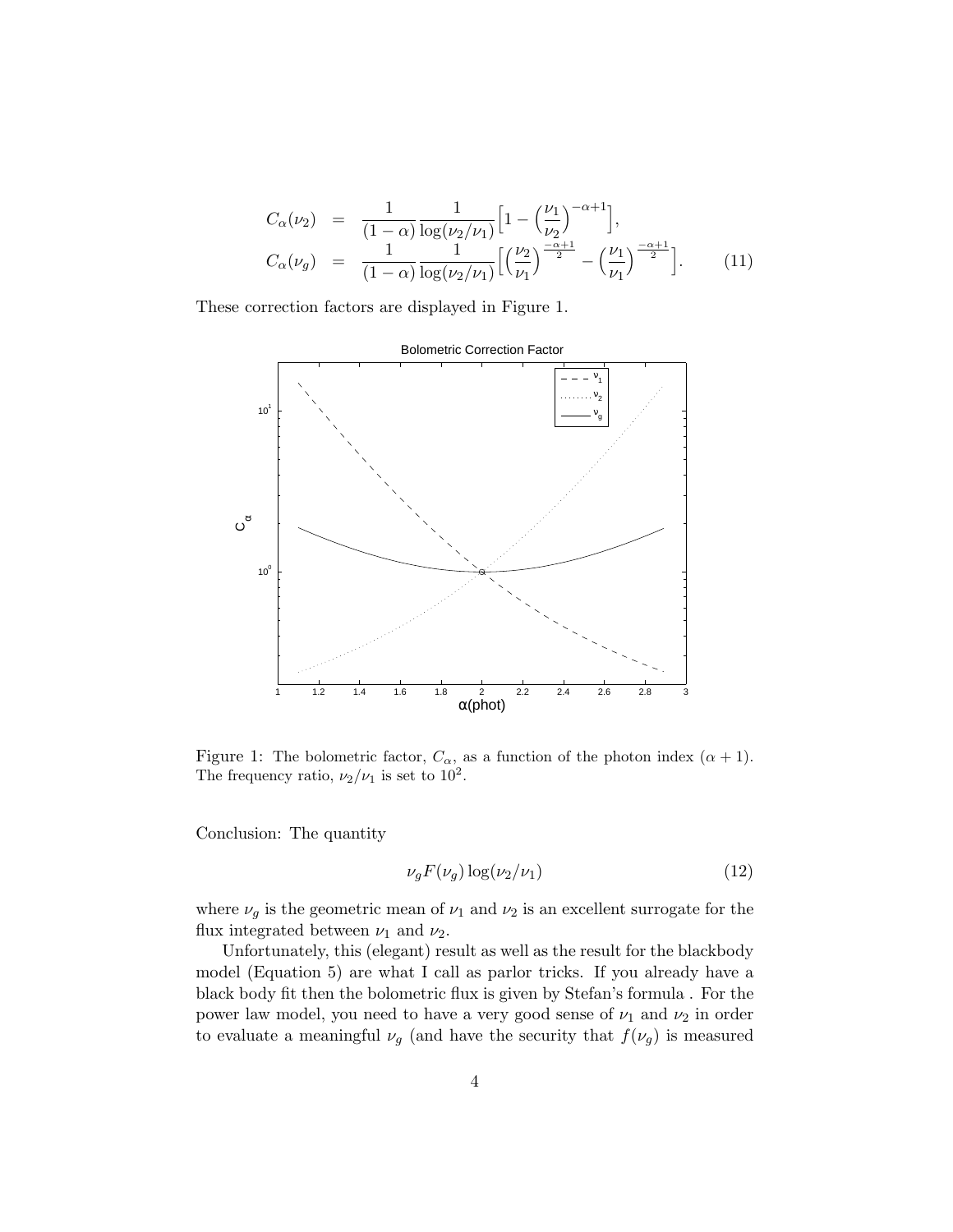or can be reasonably inferred). If you already had that assurance then you may as well use the exact formula (Equation 7).

The lesson is primarily pedagogical:  $\mathcal{F}(\nu)$  can, with some caution and proper choice of frequency, be a good surrogate for the bolometric flux at least for two very different types of intensity distributions (black body and power law).

## 4 Line Emission

Broad-band emission from the Galactic Center region is displayed in Figure 2. The  $e^+$ - $e^-$  line seemingly has the same flux as the continuum emission at higher energies. However, the line is very narrow (primarily arising from annihilation in the interstellar medium. In this case,  $\nu f_{\nu}$  is an over-estimate by the factor  $\nu/\Delta \nu$  where  $\Delta \nu$  is the width of the line.



Figure 2: Broad band emission from the Galactic Center